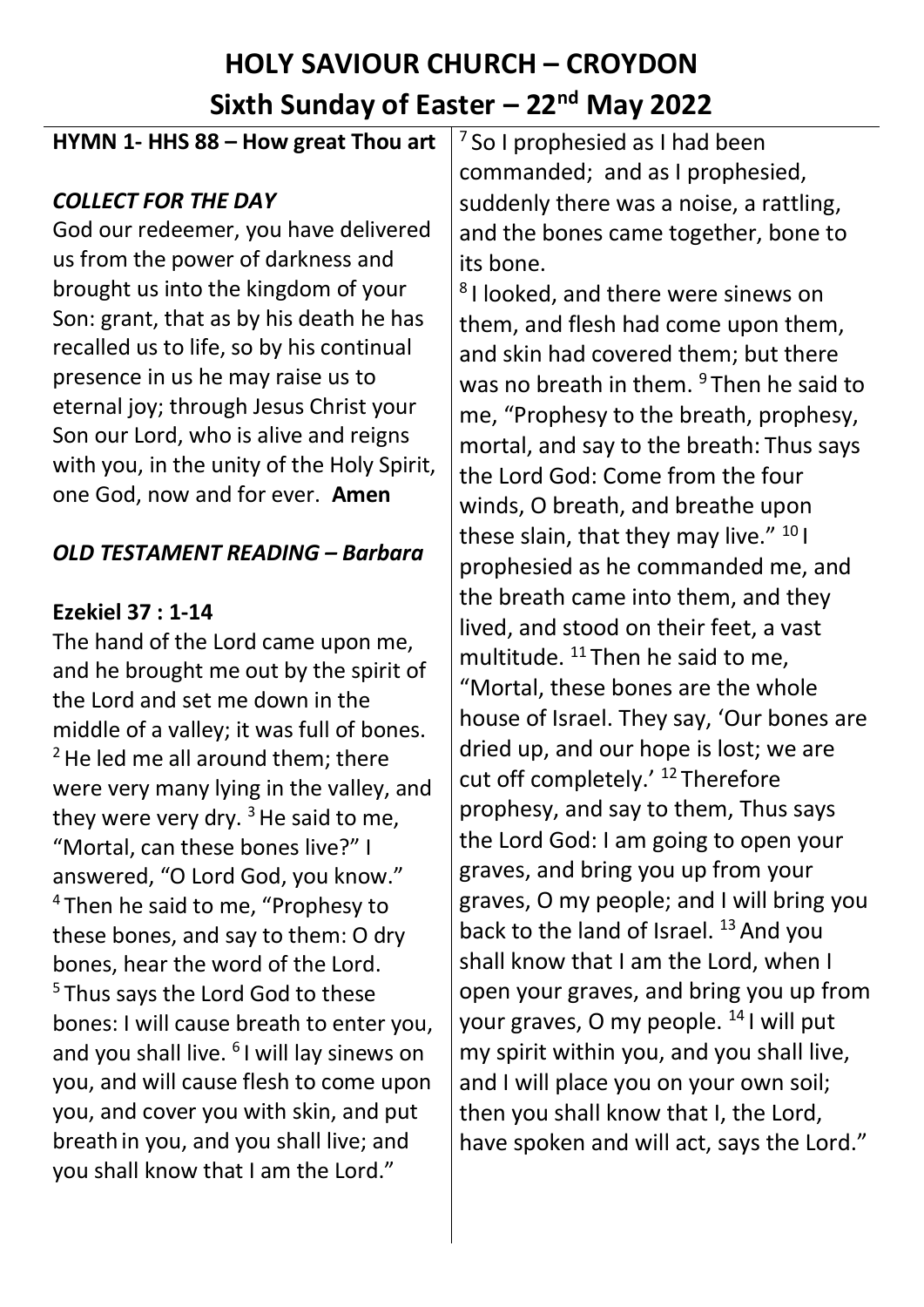## **Psalm 67 vv 1-7** *Deus misereatur*

God be merciful unto us, and bless us : and shew us the light of his countenance, and be merciful unto us: 2 That thy way may be known upon earth : thy saving health among all nations.

3 Let the people praise thee, O God : yea, let all the people praise thee. 4 O let the nations rejoice and be glad : for thou shalt judge the folk righteously, and govern the nations upon earth. 5 Let the people praise thee, O God : let

all the people praise thee.

6 Then shall the earth bring forth her increase : and God, even our own God, shall give us his blessing.

7 God shall bless us : and all the ends of the world shall fear him.

*Glory be to the Father and to the Son and to the Holy Ghost; as it was in the beginning, is now and ever shall be, world without end. Amen*

## *NEW TESTAMENT READING - Sylvia* **Acts 16 : 9-15**

<sup>9</sup> During the night Paul had a vision: there stood a man of Macedonia pleading with him and saying, "Come over to Macedonia and help us." <sup>10</sup> When he had seen the vision, we immediately tried to cross over to Macedonia, being convinced that God had called us to proclaim the good news to them. <sup>11</sup> We set sail from Troas and took a straight course to Samothrace, the following day to Neapolis,  $^{12}$  and from there to Philippi, which is a leading city of the district of

Macedonia and a Roman colony. We remained in this city for some days.  $13$  On the Sabbath day we went outside the gate by the river, where we supposed there was a place of prayer; and we sat down and spoke to the women who had gathered there.

<sup>14</sup> A certain woman named Lydia, a worshiper of God, was listening to us; she was from the city of Thyatira and a dealer in purple cloth. The Lord opened her heart to listen eagerly to what was said by Paul. <sup>15</sup> When she and her household were baptized, she urged us, saying, "If you have judged me to be faithful to the Lord, come and stay at my home." And she prevailed upon us.

## **Hymn 2 – 157- Breathe on me breath of God**

# *GOSPEL READING -* **John 14 : 23-29**

**<sup>23</sup>** Jesus answered him, "Those who love me will keep my word, and my Father will love them, and we will come to them and make our home with them. **<sup>24</sup>**Whoever does not love me does not keep my words, and the word that you hear is not mine but is from the Father who sent me. **<sup>25</sup>** "I have said these things to you while I am still with you. **<sup>26</sup>** But the Advocate, the Holy Spirit, whom the Father will send in my name, will teach you everything and remind you of all that I have said to you. **<sup>27</sup>** Peace I leave with you; my peace I give to you. I do not give to you as the world gives. Do not let your hearts be troubled, and do not let them be afraid.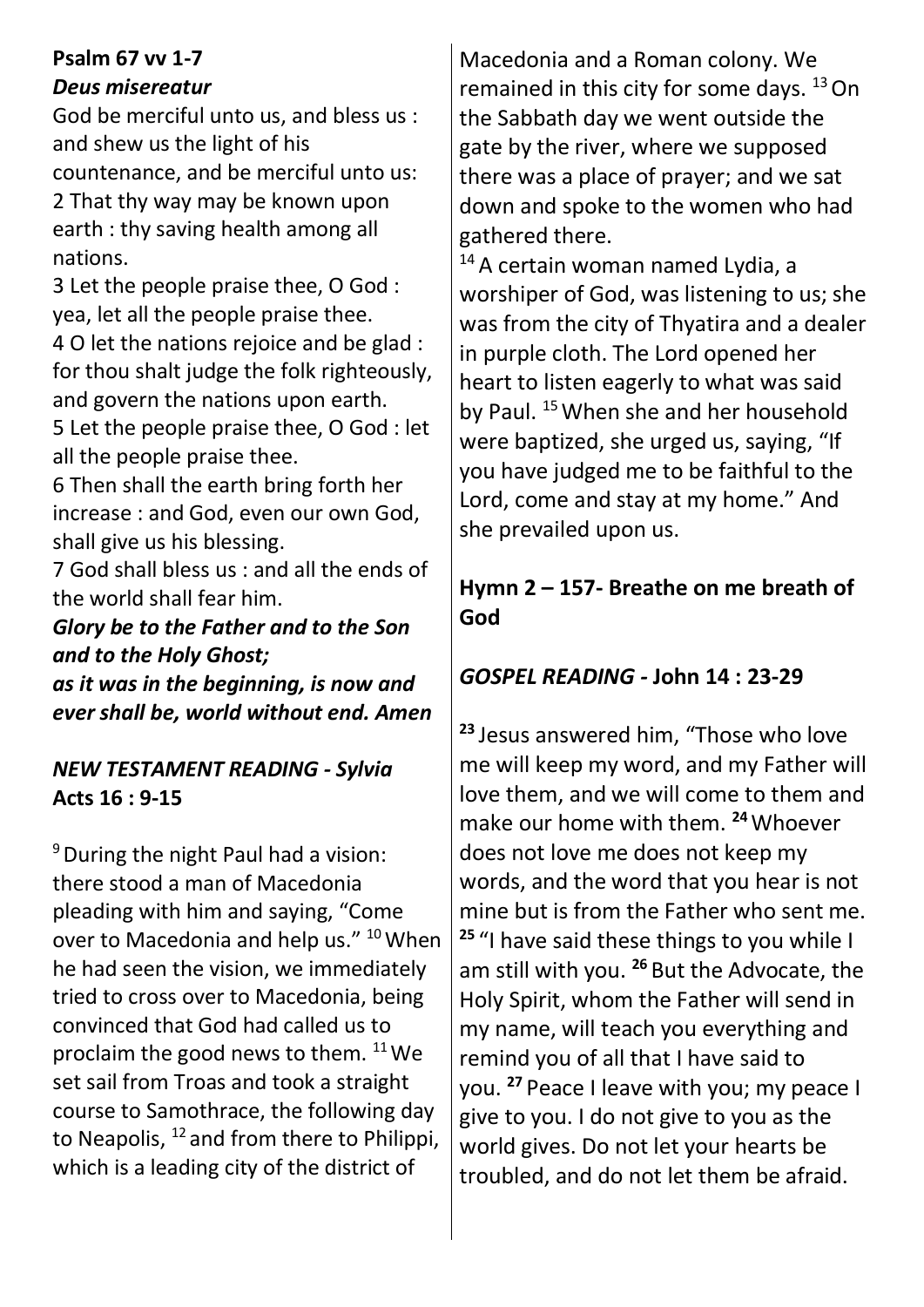**<sup>28</sup>** You heard me say to you, 'I am going away, and I am coming to you.' If you loved me, you would rejoice that I am going to the Father, because the Father is greater than I. **<sup>29</sup>** And now I have told you this before it occurs, so that when it does occur you may believe.

## *Prayers of Intercession – Christine B*

#### *We Pray Especially This Week:*

- *- For those taking exams this month*
- *- For teachers*
- *- For our Queen as she works for us*

### *We Pray for those Unwell in Body, Mind or Spirit*

*Barbara Grant, Margaret L, Janine Hayland, Janet & John J, Stephen McBean, Geraldine, Sandra, Kat's sister Christine, Jean, Sarah's mother Fedora, Juliet, Veronica F's friend, Macknes family, Henry, Evonne, Matt, Tabitha's aunt, Brenda, Viv, Stephanie, Cyril & Janet, Minnie, Alexander, Trisha, Cousin Zen, all at 44 Kimberley Road & Christopher, Miriam, Denise M, Ernestine, Simon &Samantha, Girish, Ethel, Pat & Enid, Bridget, Ina, Tony, Noel, Irene, Ron, Avril and all those we know and love We pray for the souls of Jenny Prentice and Margaret Shipman, +May light perpetual shine upon them,*

*May they rest in peace and rise in glory We pray for those who are mourning*

#### *We Give Thanks and Praise:*

- *- For the warmer weather*
- *- For our Bereavement Friendly Café*
- *- For our Mix and Mingle team*

# **Offertory Hymn – 179 – God of mercy, God of grace**

# *Communion Hymns*

**93 – Come Holy Ghost our souls inspire**

# *POST COMMUNION PRAYER*

God our Father, whose Son Jesus Christ gives the water of eternal life: may we thirst for you, the spring of life and source of goodness, through him who is alive and reigns, now and for ever. **Amen**

## **HHS 63 – Make me a channel of your peace**

# **A Prayer during Interregnum**

Heavenly Father, During our Interregnum period We call on you for guidance, vision and renewed hope. As we seek a new incumbent oh Lord, We ask for someone who will be filled with Godly love Faithful in prayer and be prepared to serve you with joy. May the work that they do impact positively on Holy Saviour and the wider community. As we pray and wait faithfully, help us to remember that the plans you have for us are not filled with harm, but give us that reassurance of a future filled with hope. Thank you oh Lord for continuing on this journey with us. **AMEN**

**Final Hymn – HHS 14 – And can it be**